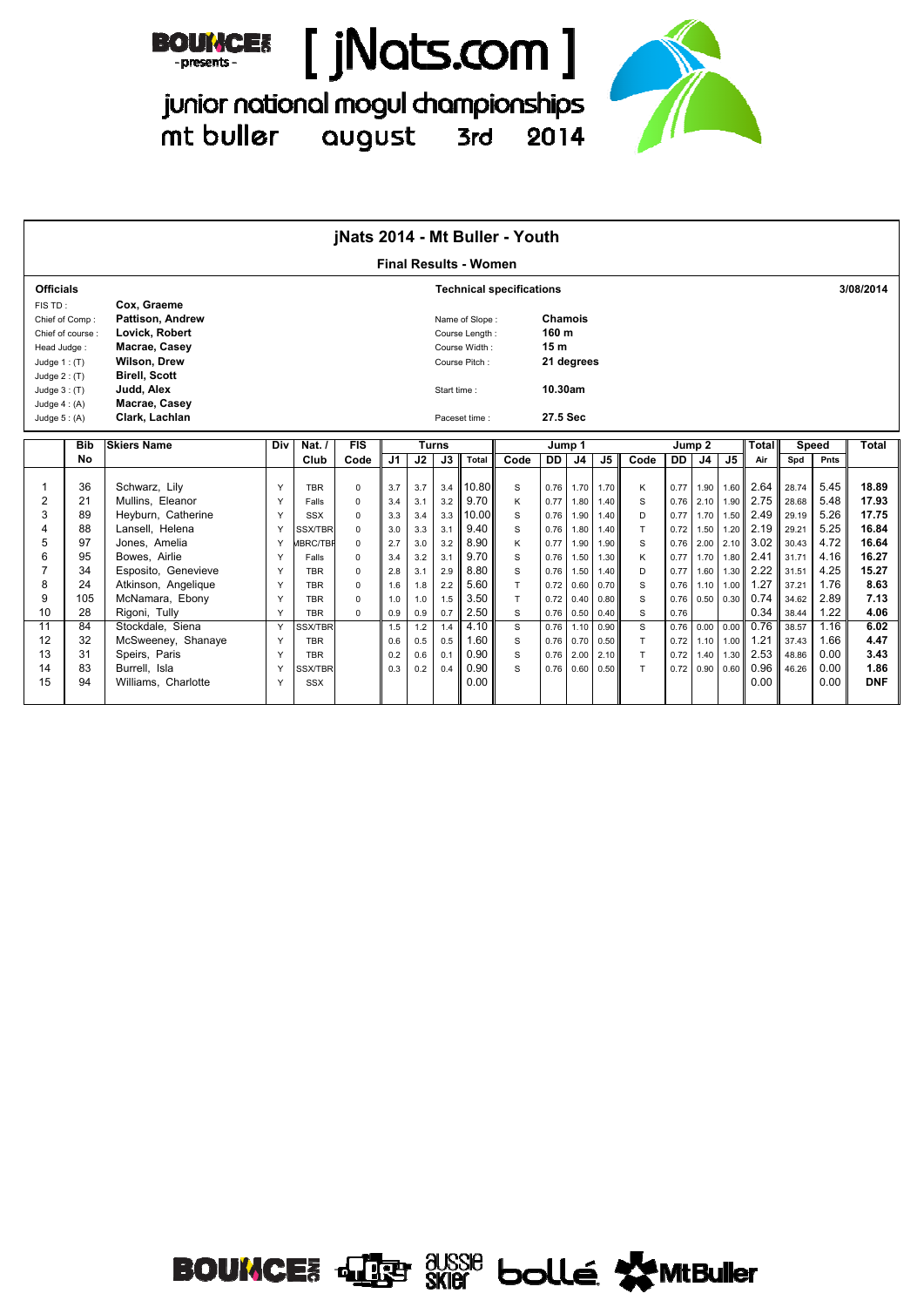



=<br>junior national mogul championships<br>mt buller august 3rd 2014



|                                                                                                                  |                                                                                         |                                                                                                                                                                                                                                                                                                   |                                                                         |                                                                                                                                                                                                                       | jNats 2014 - Mt Buller - Youth |                                                                                                |                                                                                                |                                                                                                |                                                                                                                         |                                                                       |                                                                                                              |                                                                                                              |                                                                                                              |                                                                       |                                                                                                              |                                                                                                              |                                                                                                              |                                                                                                                      |                                                                                                                            |                                                                                                                      |                                                                                                                                      |
|------------------------------------------------------------------------------------------------------------------|-----------------------------------------------------------------------------------------|---------------------------------------------------------------------------------------------------------------------------------------------------------------------------------------------------------------------------------------------------------------------------------------------------|-------------------------------------------------------------------------|-----------------------------------------------------------------------------------------------------------------------------------------------------------------------------------------------------------------------|--------------------------------|------------------------------------------------------------------------------------------------|------------------------------------------------------------------------------------------------|------------------------------------------------------------------------------------------------|-------------------------------------------------------------------------------------------------------------------------|-----------------------------------------------------------------------|--------------------------------------------------------------------------------------------------------------|--------------------------------------------------------------------------------------------------------------|--------------------------------------------------------------------------------------------------------------|-----------------------------------------------------------------------|--------------------------------------------------------------------------------------------------------------|--------------------------------------------------------------------------------------------------------------|--------------------------------------------------------------------------------------------------------------|----------------------------------------------------------------------------------------------------------------------|----------------------------------------------------------------------------------------------------------------------------|----------------------------------------------------------------------------------------------------------------------|--------------------------------------------------------------------------------------------------------------------------------------|
|                                                                                                                  |                                                                                         |                                                                                                                                                                                                                                                                                                   |                                                                         |                                                                                                                                                                                                                       |                                |                                                                                                |                                                                                                |                                                                                                |                                                                                                                         | <b>Qualification Run 1 - Women</b>                                    |                                                                                                              |                                                                                                              |                                                                                                              |                                                                       |                                                                                                              |                                                                                                              |                                                                                                              |                                                                                                                      |                                                                                                                            |                                                                                                                      |                                                                                                                                      |
| <b>Officials</b>                                                                                                 |                                                                                         |                                                                                                                                                                                                                                                                                                   |                                                                         |                                                                                                                                                                                                                       |                                |                                                                                                |                                                                                                |                                                                                                |                                                                                                                         | <b>Technical specifications</b>                                       |                                                                                                              |                                                                                                              |                                                                                                              |                                                                       |                                                                                                              |                                                                                                              |                                                                                                              |                                                                                                                      |                                                                                                                            |                                                                                                                      | 3/08/2014                                                                                                                            |
| FIS TD:<br>Head Judge:<br>Judge $1:$ (T)<br>Judge $2:$ (T)<br>Judge $3:$ (T)<br>Judge $4: (A)$<br>Judge $5: (A)$ | Chief of Comp:<br>Chief of course:                                                      | Cox, Graeme<br><b>Pattison. Andrew</b><br>Lovick, Robert<br>Macrae, Casey<br><b>Wilson, Drew</b><br><b>Birell, Scott</b><br>Judd, Alex<br>Macrae, Casey<br>Clark, Lachlan                                                                                                                         |                                                                         |                                                                                                                                                                                                                       |                                |                                                                                                |                                                                                                | Start time:                                                                                    | Name of Slope:<br>Course Length:<br>Course Width:<br>Course Pitch:<br>Paceset time :                                    |                                                                       | <b>Chamois</b><br>160 m<br>15 <sub>m</sub><br>10.30am<br>27.5 Sec                                            | 21 degrees                                                                                                   |                                                                                                              |                                                                       |                                                                                                              |                                                                                                              |                                                                                                              |                                                                                                                      |                                                                                                                            |                                                                                                                      |                                                                                                                                      |
|                                                                                                                  | <b>Bib</b>                                                                              | <b>Skiers Name</b>                                                                                                                                                                                                                                                                                | Div                                                                     | Nat. $\sqrt{ }$                                                                                                                                                                                                       | <b>FIS</b>                     |                                                                                                |                                                                                                | <b>Turns</b>                                                                                   |                                                                                                                         |                                                                       |                                                                                                              | Jump 1                                                                                                       |                                                                                                              |                                                                       | Jump 2                                                                                                       |                                                                                                              |                                                                                                              | <b>Total</b>                                                                                                         |                                                                                                                            | <b>Speed</b>                                                                                                         | Total                                                                                                                                |
|                                                                                                                  | No                                                                                      |                                                                                                                                                                                                                                                                                                   |                                                                         | Club                                                                                                                                                                                                                  | Code                           | J <sub>1</sub>                                                                                 | J2                                                                                             | J3                                                                                             | Total                                                                                                                   | Code                                                                  | <b>DD</b>                                                                                                    | J <sub>4</sub>                                                                                               | J5                                                                                                           | Code                                                                  | <b>DD</b>                                                                                                    | J <sub>4</sub>                                                                                               | J <sub>5</sub>                                                                                               | Air                                                                                                                  | Spd                                                                                                                        | Pnts                                                                                                                 |                                                                                                                                      |
| $\overline{2}$<br>3<br>4<br>5<br>6<br>8<br>9<br>10<br>11<br>12<br>13<br>14<br>15                                 | 89<br>34<br>36<br>21<br>97<br>105<br>95<br>28<br>88<br>24<br>84<br>32<br>31<br>83<br>94 | Heyburn, Catherine<br>Esposito, Genevieve<br>Schwarz, Lily<br>Mullins, Eleanor<br>Jones, Amelia<br>McNamara, Ebony<br>Bowes, Airlie<br>Rigoni, Tully<br>Lansell, Helena<br>Atkinson, Angelique<br>Stockdale, Siena<br>McSweeney, Shanaye<br>Speirs, Paris<br>Burrell, Isla<br>Williams. Charlotte | Y<br>Y<br>Y<br>Y<br>Y<br>Y<br>Y<br>Y<br>Y<br>Y<br>Y<br>Y<br>Y<br>Y<br>Y | <b>SSX</b><br><b>TBR</b><br><b>TBR</b><br>Falls<br><b>IBRC/TBR</b><br><b>TBR</b><br>Falls<br><b>TBR</b><br><b>SSX/TBR</b><br><b>TBR</b><br><b>SSX/TBR</b><br><b>TBR</b><br><b>TBR</b><br><b>SSX/TBR</b><br><b>SSX</b> |                                | 2.9<br>3.6<br>3.2<br>3.1<br>3.3<br>2.6<br>2.0<br>2.4<br>2.2<br>2.1<br>1.5<br>0.6<br>0.2<br>0.3 | 3.8<br>3.6<br>3.3<br>3.6<br>3.5<br>2.3<br>2.8<br>1.4<br>2.1<br>2.1<br>1.2<br>0.5<br>0.6<br>0.2 | 3.4<br>3.6<br>2.5<br>3.1<br>3.2<br>2.1<br>2.5<br>1.9<br>2.2<br>2.2<br>1.4<br>0.5<br>0.1<br>0.4 | 10.10<br>10.80<br>9.00<br>9.80<br>10.00<br>7.00<br>7.30<br>5.70<br>6.50<br>6.40<br>4.10<br>1.60<br>0.90<br>0.90<br>0.00 | S<br>S<br>S<br>K<br>K<br>T.<br>S<br>S<br>S<br>T.<br>S<br>S<br>S<br>S. | 0.76<br>0.76<br>0.76<br>0.77<br>0.77<br>0.72<br>0.76<br>0.76<br>0.76<br>0.72<br>0.76<br>0.76<br>0.76<br>0.76 | 1.90<br>1.70<br>1.90<br>1.70<br>1.20<br>0.60<br>1.50<br>1.20<br>1.70<br>0.70<br>1.10<br>0.70<br>2.00<br>0.60 | 2.00<br>1.80<br>1.60<br>1.20<br>1.40<br>0.70<br>1.00<br>0.80<br>1.60<br>0.70<br>0.90<br>0.50<br>2.10<br>0.50 | D<br>D<br>K<br>S<br>S<br>S<br>Κ<br>T<br>T.<br>S<br>S<br>T.<br>T.<br>T | 0.77<br>0.77<br>0.77<br>0.76<br>0.76<br>0.76<br>0.77<br>0.72<br>0.72<br>0.76<br>0.76<br>0.72<br>0.72<br>0.72 | 1.50<br>1.30<br>1.60<br>1.70<br>1.20<br>1.10<br>1.50<br>0.10<br>1.30<br>1.20<br>0.00<br>1.10<br>1.40<br>0.90 | 1.90<br>1.50<br>1.80<br>1.00<br>1.20<br>1.00<br>1.20<br>0.10<br>1.00<br>1.00<br>0.00<br>1.00<br>1.30<br>0.60 | 2.79<br>2.41<br>2.64<br>2.14<br>1.91<br>1.27<br>1.99<br>0.83<br>2.08<br>1.34<br>0.76<br>1.21<br>2.53<br>0.96<br>0.00 | 31.26<br>32.55<br>29.52<br>30.98<br>31.10<br>29.55<br>33.71<br>29.12<br>34.85<br>35.90<br>38.57<br>37.43<br>48.86<br>46.26 | 4.35<br>3.79<br>5.11<br>4.48<br>4.42<br>5.10<br>3.29<br>5.29<br>2.79<br>2.33<br>1.16<br>1.66<br>0.00<br>0.00<br>0.00 | 17.24<br>17.00<br>16.75<br>16.42<br>16.33<br>13.37<br>12.58<br>11.82<br>11.37<br>10.07<br>6.02<br>4.47<br>3.43<br>1.86<br><b>DNF</b> |

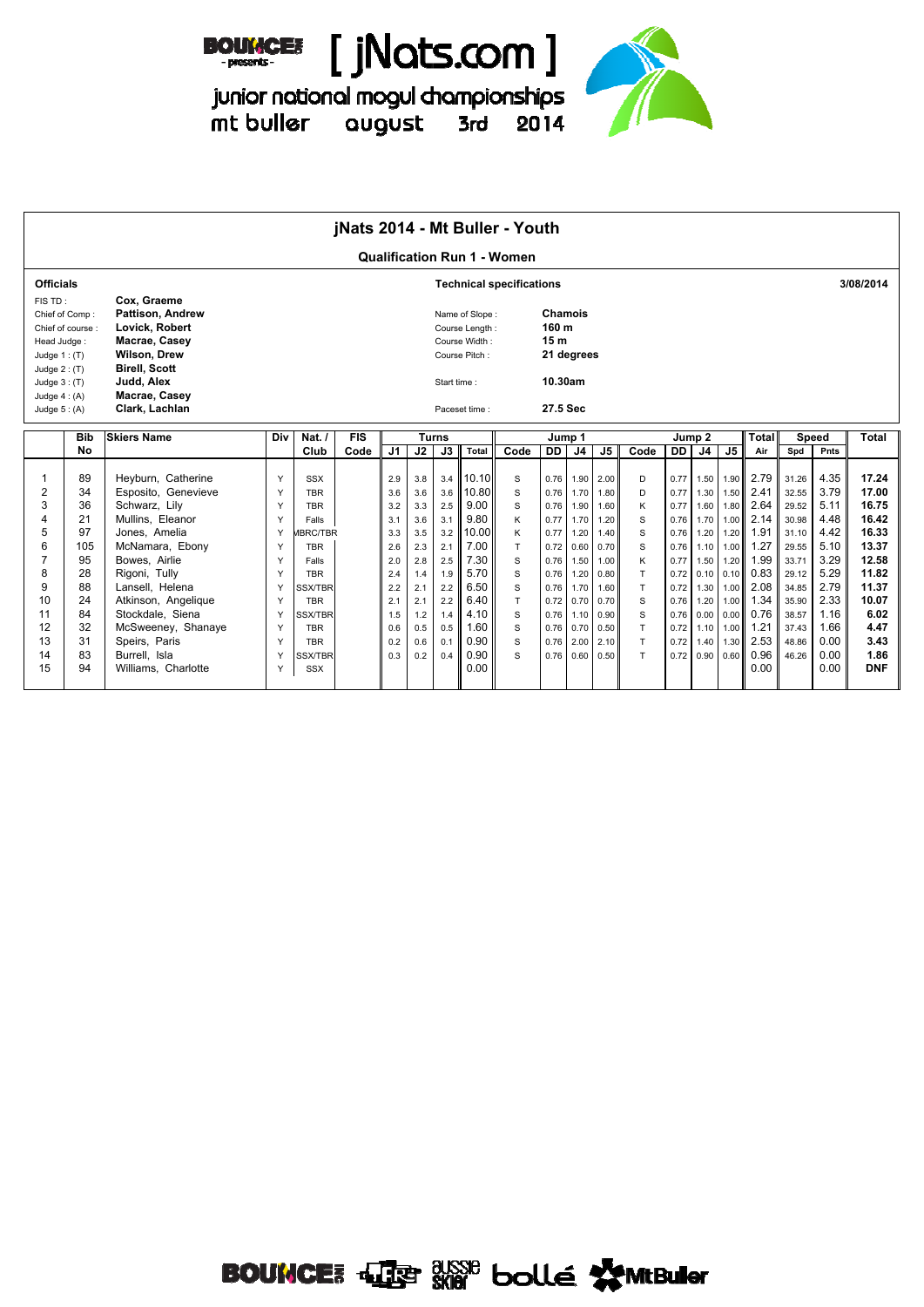



junior national mogul championships mt buller august 3rd 2014

|                                                                              |                                    |                                                                                                                                 |             |                                        |                            |                   |                   |                   |                                                                    | jNats 2014 - Mt Buller - Youth  |                                                              |                      |                      |                |                      |                      |                      |                      |                         |                      |                                  |
|------------------------------------------------------------------------------|------------------------------------|---------------------------------------------------------------------------------------------------------------------------------|-------------|----------------------------------------|----------------------------|-------------------|-------------------|-------------------|--------------------------------------------------------------------|---------------------------------|--------------------------------------------------------------|----------------------|----------------------|----------------|----------------------|----------------------|----------------------|----------------------|-------------------------|----------------------|----------------------------------|
|                                                                              |                                    |                                                                                                                                 |             |                                        |                            |                   |                   |                   | <b>Final Results - Men</b>                                         |                                 |                                                              |                      |                      |                |                      |                      |                      |                      |                         |                      |                                  |
| <b>Officials</b>                                                             |                                    |                                                                                                                                 |             |                                        |                            |                   |                   |                   |                                                                    | <b>Technical specifications</b> |                                                              |                      |                      |                |                      |                      |                      |                      |                         |                      | 3/08/2014                        |
| FIS TD:<br>Head Judge:<br>Judge $1:$ (T)<br>Judge $2: (T)$<br>Judge $3:$ (T) | Chief of Comp:<br>Chief of course: | Cox. Graeme<br>Pattison, Andrew<br>Lovick, Robert<br>Macrae, Casey<br><b>Wilson, Drew</b><br><b>Birell, Scott</b><br>Judd, Alex |             |                                        |                            |                   |                   | Start time:       | Name of Slope:<br>Course Length:<br>Course Width:<br>Course Pitch: |                                 | Chamois<br>160 m<br>15 <sub>m</sub><br>21 degrees<br>10.30am |                      |                      |                |                      |                      |                      |                      |                         |                      |                                  |
| Judge $4: (A)$                                                               |                                    | Macrae, Casey                                                                                                                   |             |                                        |                            |                   |                   |                   |                                                                    |                                 |                                                              |                      |                      |                |                      |                      |                      |                      |                         |                      |                                  |
| Judge $5: (A)$                                                               |                                    | Clark, Lachlan                                                                                                                  |             |                                        |                            |                   |                   |                   | Paceset time:                                                      |                                 | 24 Sec                                                       |                      |                      |                |                      |                      |                      |                      |                         |                      |                                  |
|                                                                              | <b>Bib</b>                         | <b>Skiers Name</b>                                                                                                              | Div         | Nat. $/$                               | FIS                        |                   | Turns             |                   |                                                                    |                                 | Jump 1                                                       |                      |                      |                |                      | Jump 2               |                      | Total                |                         | Speed                | Total                            |
|                                                                              | <b>No</b>                          |                                                                                                                                 |             | Club                                   | Code                       | J <sub>1</sub>    | J2                | J3                | <b>Total</b>                                                       | Code                            | DD                                                           | J <sub>4</sub>       | J <sub>5</sub>       | Code           | DD                   | J <sub>4</sub>       | J <sub>5</sub>       | Air                  | Spd                     | Pnts                 |                                  |
| 1<br>$\overline{2}$                                                          | 82<br>69                           | Hill, Angus<br>Kain. Finlav                                                                                                     | Y<br>Y      | <b>SSX/TBR</b><br><b>TBR</b>           | $\mathbf 0$<br>$\mathbf 0$ | 4.0<br>3.4        | 3.9<br>3.4        | 4.1<br>3.1        | 12.00<br>9.90                                                      | <b>TS</b><br><b>TS</b>          | 0.79<br>0.79                                                 | 1.90<br>1.60         | 2.30<br>1.30         | 3<br>bp        | 1.05<br>1.05         | 2.20<br>1.50         | 2.20<br>1.60         | 3.97<br>2.77         | 25.98<br>27.53          | 5.01<br>4.23         | 20.98<br>16.90                   |
| 3<br>4                                                                       | 96<br>87                           | Elliott. Jacob<br>Boykett, Harry                                                                                                | Y<br>Y      | Falls<br><b>SSX</b>                    | $\mathbf 0$<br>$\mathbf 0$ | 2.9<br>3.0        | 2.9<br>3.1        | 2.7<br>3.0        | 8.50<br>9.10                                                       | 3<br>S                          | 1.05<br>0.61                                                 | 1.80<br>1.70         | 1.80<br>1.40         | bp<br>D        | 1.05<br>0.62         | 2.00<br>1.60         | 1.70<br>1.70         | 3.83<br>1.97         | 29.70<br>27.70          | 3.15<br>4.15         | 15.48<br>15.22                   |
| 5<br>6                                                                       | 85<br>92                           | Walker, Oliver<br>Burrell, Banjo                                                                                                | Y<br>Y      | <b>TBR/SSX</b><br><b>SSX/TBR</b>       | $\mathbf 0$<br>$\Omega$    | 2.9<br>2.7        | 2.8<br>3.1        | 2.9<br>2.8        | 8.60<br>8.60                                                       | 3<br>T                          | 1.05<br>0.57                                                 | 1.00<br>1.20         | 1.20<br>1.00         | <b>TS</b><br>S | 0.79<br>0.61         | 1.20<br>1.80         | 1.50<br>1.50         | 2.22<br>1.63         | 27.50<br>31.71          | 4.25<br>2.14         | 15.07<br>12.37                   |
| $\overline{7}$<br>8                                                          | 42<br>81                           | von Einem. Josh<br>Hill, Edward                                                                                                 | Y<br>Y      | <b>TBR</b><br><b>SSX/TBR</b>           | $\Omega$<br>$\Omega$       | 2.2<br>1.9        | 2.5<br>2.2        | 2.5<br>1.9        | 7.20<br>6.00                                                       | D<br>D                          | 0.62<br>0.62                                                 | 0.90<br>1.40         | 0.80<br>1.20         | S<br>3         | 0.61<br>1.05         | 1.60<br>0.20         | 1.40<br>0.20         | 1.44<br>1.02         | 30.39<br>38.41          | 2.80<br>0.00         | 11.44<br>7.02                    |
| 9<br>10                                                                      | 29<br>16                           | Biesse-Fitton, Flynn<br>Horsey, Daniel                                                                                          | Y<br>Y      | <b>TBR</b><br><b>TBR</b>               | $\Omega$<br>$\Omega$       | 1.6<br>1.5        | 1.9<br>1.2        | 1.7<br>1.3        | 5.20<br>4.00                                                       | S<br>$\top$                     | 0.61<br>0.57                                                 | 1.10                 | 0.90                 | S<br>3         | 0.61<br>1.05         | 1.30<br>0.50         | 1.10<br>0.30         | 0.73<br>0.99         | 36.51<br>35.83          | 0.00<br>0.08         | 5.93<br>5.07                     |
| 11<br>12                                                                     | 98<br>100                          | Atkinson, Jasper<br>Bernard, Hugo                                                                                               | Y<br>Y      | <b>TBR</b><br><b>TBR</b>               |                            | 2.0<br>2.3        | 2.3<br>2.1        | 2.3<br>2.1        | 6.60<br>6.50                                                       | $\mathbf S$<br>D                | 0.61<br>0.62                                                 | 0.60<br>1.60         | 0.90<br>1.20         | T.<br>3        | 0.57<br>1.05         | 0.60<br>0.40         | 0.70<br>0.40         | 0.83<br>1.29         | 34.28<br>47.06          | 0.85<br>0.00         | 8.28<br>7.79                     |
| 13<br>14<br>15                                                               | 99<br>47<br>49                     | Luscombe, William<br>Economos, Flynn<br>Ritchie, Alec                                                                           | Υ<br>Y<br>Y | <b>TBR</b><br><b>TBR</b><br><b>TBR</b> |                            | 2.0<br>1.5<br>1.3 | 2.0<br>1.1<br>1.1 | 2.3<br>1.1<br>1.8 | 6.30<br>3.70<br>4.20                                               | $\top$<br>3<br>K                | 0.57<br>1.05<br>0.62                                         | 0.50<br>0.30<br>1.00 | 0.80<br>0.20<br>1.10 | S<br>S<br>3    | 0.61<br>0.61<br>1.05 | 0.40<br>0.60<br>0.20 | 0.20<br>1.00<br>0.30 | 0.55<br>0.75<br>0.91 | 37.52<br>32.23<br>40.55 | 0.00<br>1.88<br>0.00 | 6.85<br>6.33<br>5.11             |
| 16<br>17                                                                     | 26<br>102                          | Nossal. Joe<br>Horsey, James                                                                                                    | Y<br>Y      | <b>TBR</b><br><b>TBR</b>               |                            | 1.1<br>1.2        | 1.1<br>1.3        | 1.4<br>1.5        | 3.60<br>4.00                                                       | D<br>T                          | 0.62<br>0.57                                                 | 0.60<br>0.80         | 0.70<br>0.60         | 3<br>3         | 1.05<br>1.05         | 0.20<br>0.30         | 0.30<br>0.20         | 0.67<br>0.66         | 34.98<br>53.98          | 0.51<br>0.00         | 4.78<br>4.66                     |
| 18<br>19<br>20                                                               | 103<br>48<br>91                    | Jackson, James<br>Knight, James<br>Backwell, Angus                                                                              | Y<br>Y<br>Y | <b>TBR</b><br><b>TBR</b><br><b>SSX</b> |                            | 0.3               | 0.4               | 0.5               | 1.20<br>0.00<br>0.00                                               | S                               | 0.61                                                         | 0.80                 | 0.90                 | K              | 0.62                 | 0.20                 | 0.30                 | 0.67<br>0.00<br>0.00 | 47.09                   | 0.00<br>0.00<br>0.00 | 1.87<br><b>DNF</b><br><b>DNF</b> |

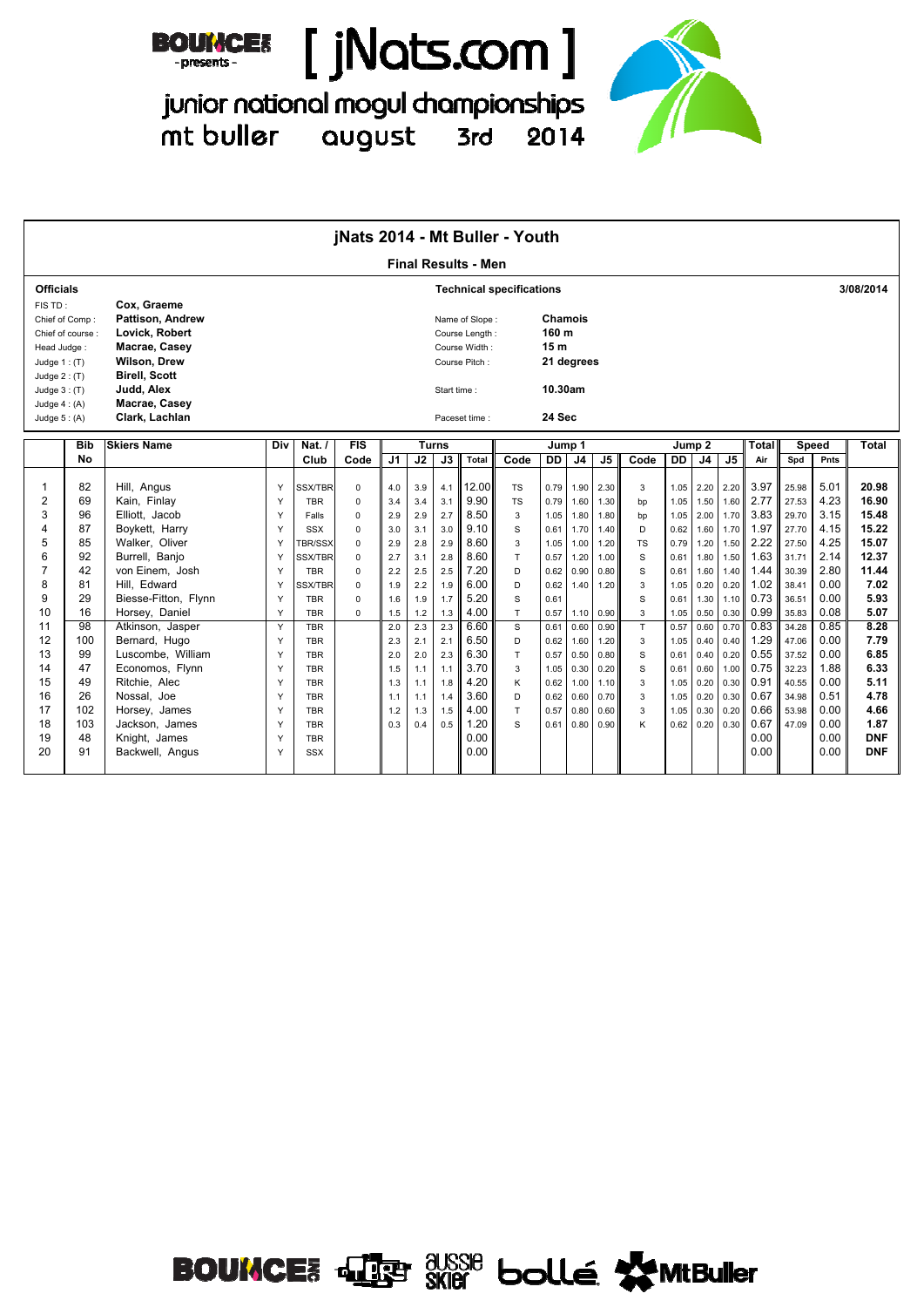



-<br>junior national mogul championships<br>mt buller august 3rd 2014



|                                                                                                                                                                                                                                                                  |                                                                                                                                                                                                                                                                                                                                                                      |                                                                                                  |                                                                                                                                                                                                                                                                                  | jNats 2014 - Mt Buller - Youth |                                                                                                                            |                                                                                                                            |                                                                                                                            |                                                                                                                                                                 |                                                                                                                                         |                                                                                                                                              |                                                                                                                                              |                                                                                                                                              |                                                                                                 |                                                                                                                                              |                                                                                                                                              |                                                                                                                                              |                                                                                                                                                              |                                                                                                                                                                |                                                                                                                                                              |                                                                                                                                                                                   |
|------------------------------------------------------------------------------------------------------------------------------------------------------------------------------------------------------------------------------------------------------------------|----------------------------------------------------------------------------------------------------------------------------------------------------------------------------------------------------------------------------------------------------------------------------------------------------------------------------------------------------------------------|--------------------------------------------------------------------------------------------------|----------------------------------------------------------------------------------------------------------------------------------------------------------------------------------------------------------------------------------------------------------------------------------|--------------------------------|----------------------------------------------------------------------------------------------------------------------------|----------------------------------------------------------------------------------------------------------------------------|----------------------------------------------------------------------------------------------------------------------------|-----------------------------------------------------------------------------------------------------------------------------------------------------------------|-----------------------------------------------------------------------------------------------------------------------------------------|----------------------------------------------------------------------------------------------------------------------------------------------|----------------------------------------------------------------------------------------------------------------------------------------------|----------------------------------------------------------------------------------------------------------------------------------------------|-------------------------------------------------------------------------------------------------|----------------------------------------------------------------------------------------------------------------------------------------------|----------------------------------------------------------------------------------------------------------------------------------------------|----------------------------------------------------------------------------------------------------------------------------------------------|--------------------------------------------------------------------------------------------------------------------------------------------------------------|----------------------------------------------------------------------------------------------------------------------------------------------------------------|--------------------------------------------------------------------------------------------------------------------------------------------------------------|-----------------------------------------------------------------------------------------------------------------------------------------------------------------------------------|
|                                                                                                                                                                                                                                                                  |                                                                                                                                                                                                                                                                                                                                                                      |                                                                                                  |                                                                                                                                                                                                                                                                                  |                                |                                                                                                                            |                                                                                                                            |                                                                                                                            | <b>Qualification Run 1 - Men</b>                                                                                                                                |                                                                                                                                         |                                                                                                                                              |                                                                                                                                              |                                                                                                                                              |                                                                                                 |                                                                                                                                              |                                                                                                                                              |                                                                                                                                              |                                                                                                                                                              |                                                                                                                                                                |                                                                                                                                                              |                                                                                                                                                                                   |
| <b>Officials</b>                                                                                                                                                                                                                                                 |                                                                                                                                                                                                                                                                                                                                                                      |                                                                                                  |                                                                                                                                                                                                                                                                                  |                                |                                                                                                                            |                                                                                                                            |                                                                                                                            |                                                                                                                                                                 | <b>Technical specifications</b>                                                                                                         |                                                                                                                                              |                                                                                                                                              |                                                                                                                                              |                                                                                                 |                                                                                                                                              |                                                                                                                                              |                                                                                                                                              |                                                                                                                                                              |                                                                                                                                                                |                                                                                                                                                              | 3/08/2014                                                                                                                                                                         |
| FIS TD:<br>Chief of Comp:<br>Chief of course:<br>Head Judge:<br>Judge $1:$ (T)<br>Judge $2:$ (T)<br>Judge $3:$ (T)<br>Judge $4:(A)$<br>Judge $5:(A)$                                                                                                             | Cox. Graeme<br>Pattison, Andrew<br>Lovick, Robert<br>Macrae, Casey<br><b>Wilson, Drew</b><br><b>Birell, Scott</b><br>Judd, Alex<br>Macrae, Casey<br>Clark, Lachlan                                                                                                                                                                                                   |                                                                                                  |                                                                                                                                                                                                                                                                                  |                                |                                                                                                                            |                                                                                                                            | Start time:                                                                                                                | Name of Slope:<br>Course Length:<br>Course Width:<br>Course Pitch:<br>Paceset time:                                                                             |                                                                                                                                         | Chamois<br>160 m<br>15 <sub>m</sub><br>10.30am<br>24 Sec                                                                                     | 21 degrees                                                                                                                                   |                                                                                                                                              |                                                                                                 |                                                                                                                                              |                                                                                                                                              |                                                                                                                                              |                                                                                                                                                              |                                                                                                                                                                |                                                                                                                                                              |                                                                                                                                                                                   |
| <b>Bib</b>                                                                                                                                                                                                                                                       | <b>Skiers Name</b>                                                                                                                                                                                                                                                                                                                                                   | Div                                                                                              | Nat. $/$                                                                                                                                                                                                                                                                         | <b>FIS</b>                     |                                                                                                                            |                                                                                                                            | <b>Turns</b>                                                                                                               |                                                                                                                                                                 |                                                                                                                                         | Jump 1                                                                                                                                       |                                                                                                                                              |                                                                                                                                              |                                                                                                 | Jump <sub>2</sub>                                                                                                                            |                                                                                                                                              |                                                                                                                                              | Total                                                                                                                                                        | <b>Speed</b>                                                                                                                                                   |                                                                                                                                                              | <b>Total</b>                                                                                                                                                                      |
| No                                                                                                                                                                                                                                                               |                                                                                                                                                                                                                                                                                                                                                                      |                                                                                                  | Club                                                                                                                                                                                                                                                                             | Code                           | J <sub>1</sub>                                                                                                             | J2                                                                                                                         | J3                                                                                                                         | Total                                                                                                                                                           | Code                                                                                                                                    | <b>DD</b>                                                                                                                                    | J <sub>4</sub>                                                                                                                               | J <sub>5</sub>                                                                                                                               | Code                                                                                            | DD                                                                                                                                           | $\overline{J4}$                                                                                                                              | J <sub>5</sub>                                                                                                                               | Air                                                                                                                                                          | Spd                                                                                                                                                            | Pnts                                                                                                                                                         |                                                                                                                                                                                   |
| 82<br>1<br>2<br>69<br>3<br>87<br>$\overline{4}$<br>85<br>5<br>96<br>6<br>29<br>$\overline{7}$<br>42<br>8<br>92<br>9<br>16<br>10<br>81<br>11<br>98<br>12<br>100<br>13<br>99<br>14<br>47<br>15<br>49<br>16<br>26<br>17<br>102<br>18<br>103<br>19<br>48<br>20<br>91 | Hill, Angus<br>Kain, Finlay<br>Boykett, Harry<br>Walker, Oliver<br>Elliott, Jacob<br>Biesse-Fitton, Flynn<br>von Einem. Josh<br>Burrell, Banjo<br>Horsey, Daniel<br>Hill, Edward<br>Atkinson, Jasper<br>Bernard, Hugo<br>Luscombe, William<br>Economos, Flynn<br>Ritchie. Alec<br>Nossal, Joe<br>Horsey, James<br>Jackson, James<br>Knight, James<br>Backwell, Angus | Y<br>Y<br>Y<br>Y<br>Y<br>Y<br>Y<br>Y<br>Y<br>Υ<br>Y<br>Y<br>Y<br>Y<br>Y<br>Y<br>Y<br>Y<br>Y<br>Y | <b>SSX/TBR</b><br><b>TBR</b><br><b>SSX</b><br><b>BR/SSX</b><br>Falls<br><b>TBR</b><br><b>TBR</b><br>SSX/TBR<br><b>TBR</b><br>SSX/TBR<br><b>TBR</b><br><b>TBR</b><br><b>TBR</b><br><b>TBR</b><br><b>TBR</b><br><b>TBR</b><br><b>TBR</b><br><b>TBR</b><br><b>TBR</b><br><b>SSX</b> |                                | 3.7<br>3.3<br>3.6<br>3.4<br>3.1<br>2.3<br>2.7<br>2.6<br>3.2<br>2.1<br>2.0<br>2.3<br>2.0<br>1.5<br>1.3<br>1.1<br>1.2<br>0.3 | 3.7<br>3.5<br>3.3<br>3.1<br>3.2<br>2.8<br>2.8<br>3.0<br>2.8<br>2.6<br>2.3<br>2.1<br>2.0<br>1.1<br>1.1<br>1.1<br>1.3<br>0.4 | 3.5<br>3.3<br>3.1<br>3.0<br>3.3<br>2.7<br>3.0<br>3.0<br>2.5<br>2.5<br>2.3<br>2.1<br>2.3<br>1.1<br>1.8<br>1.4<br>1.5<br>0.5 | 10.90<br>10.10<br>10.00<br>9.50<br>9.60<br>7.80<br>8.50<br>8.60<br>8.50<br>7.20<br>6.60<br>6.50<br>6.30<br>3.70<br>4.20<br>3.60<br>4.00<br>1.20<br>0.00<br>0.00 | <b>TS</b><br><b>TS</b><br>S<br>$\mathbf{3}$<br>D<br>D<br>D<br>T.<br><b>TS</b><br>D<br>S<br>D<br>T.<br>3<br>K<br>D<br>T.<br><sub>S</sub> | 0.79<br>0.79<br>0.61<br>1.05<br>0.62<br>0.62<br>0.62<br>0.57<br>0.79<br>0.62<br>0.61<br>0.62<br>0.57<br>1.05<br>0.62<br>0.62<br>0.57<br>0.61 | 1.70<br>1.00<br>1.50<br>1.60<br>1.10<br>0.40<br>0.80<br>0.60<br>1.00<br>0.70<br>0.60<br>1.60<br>0.50<br>0.30<br>1.00<br>0.60<br>0.80<br>0.80 | 1.90<br>1.30<br>0.70<br>1.20<br>1.00<br>0.50<br>0.80<br>0.70<br>1.30<br>0.50<br>0.90<br>1.20<br>0.80<br>0.20<br>1.10<br>0.70<br>0.60<br>0.90 | 3<br>bp<br>D<br><b>TS</b><br>3<br>S<br>S<br>S<br>3<br>3<br>T<br>3<br>S<br>S<br>3<br>3<br>3<br>K | 1.05<br>1.05<br>0.62<br>0.79<br>1.05<br>0.61<br>0.61<br>0.61<br>1.05<br>1.05<br>0.57<br>1.05<br>0.61<br>0.61<br>1.05<br>1.05<br>1.05<br>0.62 | 1.60<br>1.30<br>1.30<br>0.70<br>1.70<br>1.10<br>1.10<br>1.30<br>1.30<br>1.20<br>0.60<br>0.40<br>0.40<br>0.60<br>0.20<br>0.20<br>0.30<br>0.20 | 1.90<br>1.10<br>1.20<br>1.00<br>1.90<br>0.80<br>1.10<br>1.50<br>1.10<br>0.80<br>0.70<br>0.40<br>0.20<br>1.00<br>0.30<br>0.30<br>0.20<br>0.30 | 3.26<br>2.17<br>1.45<br>2.14<br>2.54<br>0.86<br>1.17<br>1.22<br>2.17<br>1.42<br>0.83<br>1.29<br>0.55<br>0.75<br>0.91<br>0.67<br>0.66<br>0.67<br>0.00<br>0.00 | 25.98<br>26.16<br>27.89<br>28.75<br>31.74<br>28.62<br>31.76<br>33.54<br>36.60<br>38.03<br>34.28<br>47.06<br>37.52<br>32.23<br>40.55<br>34.98<br>53.98<br>47.09 | 5.01<br>4.92<br>4.05<br>3.62<br>2.13<br>3.69<br>2.12<br>1.23<br>0.00<br>0.00<br>0.85<br>0.00<br>0.00<br>1.88<br>0.00<br>0.51<br>0.00<br>0.00<br>0.00<br>0.00 | 19.17<br>17.19<br>15.50<br>15.26<br>14.27<br>12.35<br>11.79<br>11.05<br>10.67<br>8.62<br>8.28<br>7.79<br>6.85<br>6.33<br>5.11<br>4.78<br>4.66<br>1.87<br><b>DNF</b><br><b>DNF</b> |

## **BOUNCE:** 413 SKI8 bollé WMtBuller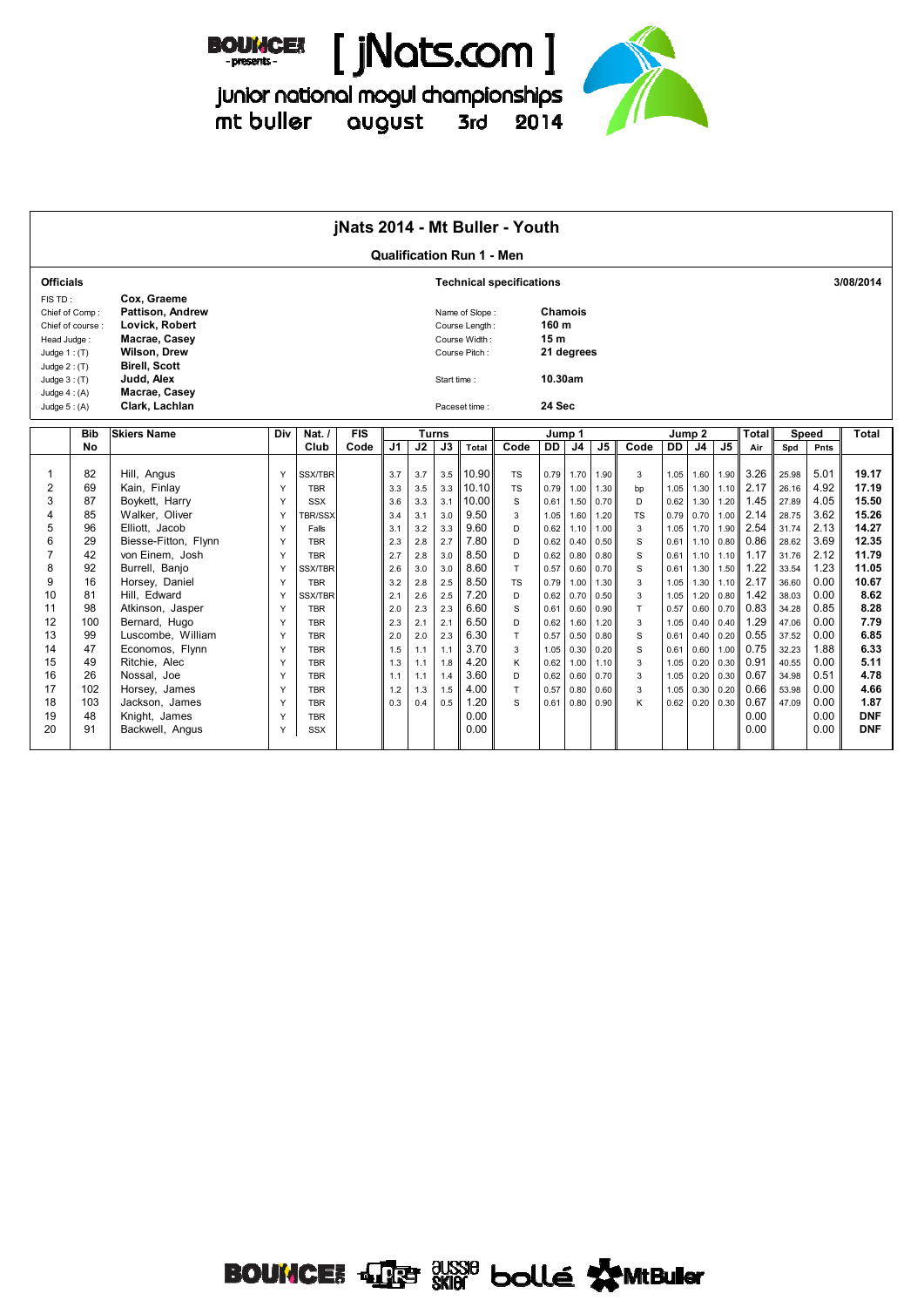



junior national mogul championships 2014 mt buller august 3rd



|                  |                  |                                           |     |                 | jNats 2014 - Mt Buller - Juniors |     |     |              |                                 |                                 |                  |                   |           |           |           |        |           |                     |       |               |            |
|------------------|------------------|-------------------------------------------|-----|-----------------|----------------------------------|-----|-----|--------------|---------------------------------|---------------------------------|------------------|-------------------|-----------|-----------|-----------|--------|-----------|---------------------|-------|---------------|------------|
|                  |                  |                                           |     |                 |                                  |     |     |              | <b>Final Results - Women</b>    |                                 |                  |                   |           |           |           |        |           |                     |       |               |            |
| <b>Officials</b> |                  |                                           |     |                 |                                  |     |     |              |                                 | <b>Technical specifications</b> |                  |                   |           |           |           |        |           |                     |       |               | 3/08/2014  |
| FIS TD:          |                  | Cox. Graeme                               |     |                 |                                  |     |     |              |                                 |                                 |                  |                   |           |           |           |        |           |                     |       |               |            |
|                  | Chief of Comp:   | <b>Pattison, Andrew</b><br>Lovick, Robert |     |                 |                                  |     |     |              | Name of Slope:                  |                                 | Chamois<br>160 m |                   |           |           |           |        |           |                     |       |               |            |
| Head Judge:      | Chief of course: | Macrae, Casey                             |     |                 |                                  |     |     |              | Course Length:<br>Course Width: |                                 | 15 <sub>m</sub>  |                   |           |           |           |        |           |                     |       |               |            |
| Judge $1:$ (T)   |                  | <b>Wilson, Drew</b>                       |     |                 |                                  |     |     |              | Course Pitch:                   |                                 |                  | 21 degrees        |           |           |           |        |           |                     |       |               |            |
| Judge $2: (T)$   |                  | <b>Birell, Scott</b>                      |     |                 |                                  |     |     |              |                                 |                                 |                  |                   |           |           |           |        |           |                     |       |               |            |
| Judge $3:$ (T)   |                  | Judd, Alex                                |     |                 |                                  |     |     | Start time:  |                                 |                                 | 10.30am          |                   |           |           |           |        |           |                     |       |               |            |
| Judge $4: (A)$   |                  | Macrae, Casey                             |     |                 |                                  |     |     |              |                                 |                                 |                  |                   |           |           |           |        |           |                     |       |               |            |
| Judge $5: (A)$   |                  | Clark, Lachlan                            |     |                 |                                  |     |     |              | Paceset time:                   |                                 |                  | 19.51 Sec         |           |           |           |        |           |                     |       |               |            |
|                  | <b>Bib</b>       | <b>Skiers Name</b>                        | Div | Nat. $\sqrt{ }$ | FIS                              |     |     | <b>Turns</b> |                                 |                                 |                  | Jump 1            |           |           |           |        |           |                     |       |               |            |
|                  |                  |                                           |     |                 |                                  |     |     |              |                                 |                                 |                  |                   |           |           |           |        |           |                     |       |               |            |
|                  | No               |                                           |     |                 |                                  |     |     |              | <b>Total</b>                    |                                 |                  |                   |           |           |           | Jump 2 |           | <b>Total</b><br>Air | Spd   | Speed<br>Pnts | Total      |
|                  |                  |                                           |     | Club            | Code                             | J1  | J2  | J3           |                                 | Code                            | <b>DD</b>        | J4                | J5        | Code      | <b>DD</b> | J4     | J5        |                     |       |               |            |
|                  | $\overline{2}$   | Anthony, Jakara                           | J   | <b>TBR</b>      | $\Omega$                         | 4.7 | 4.8 | 4.7          | 14.20                           | 3                               | 1.20             |                   | 2.30 2.30 | bT        | 1.20      |        |           | 2.30 2.50 5.64      | 20.85 | 5.17          | 25.01      |
| $\overline{2}$   | 3                | Gueli, Claudia                            | J   | <b>TBR</b>      | $\Omega$                         | 4.7 | 4.6 | 4.4          | 13.70                           | bp                              | 1.20             | 2.10              | 1.90      | 3         | 1.20      |        |           | 2.00 2.30 4.98      | 21.47 | 4.79          | 23.47      |
| 3                | 5                | Honan, Eliza                              | J   | <b>TBR</b>      | $\Omega$                         | 4.1 | 4.2 | 4.4          | 12.70                           | 3                               | 1.20             | 2.20              | 2.10      | <b>TS</b> | 0.94      |        | 2.30 2.20 | 4.70                | 20.28 | 5.52          | 22.92      |
| 4                | $\overline{7}$   | Hill. Tori                                | J   | <b>TBR</b>      | $\Omega$                         | 4.1 | 3.8 | 3.8          | 11.70                           | 3                               | 1.20             | 2.00              | 1.70      | S         | 0.76      |        |           | 1.90 1.50 3.51      | 22.56 | 4.12          | 19.33      |
| 5                | 22               | Schwarz, Abbey                            | J   | <b>TBR</b>      | $\Omega$                         | 3.9 | 4.1 | 3.9          | 11.90                           | 3                               | 1.20             | 1.60              | 1.80      | S         | 0.76      |        | 1.70 2.00 | 3.45                | 26.55 | 1.66          | 17.01      |
| 6                | 18               | Turner, Tamsyn                            | J   | <b>TBR</b>      | $\Omega$                         | 3.2 | 3.1 | 3.1          | 9.40                            | T.                              | 0.72             | 1.10              | 1.00      | S         | 0.76      |        |           | 1.80 1.60 2.05      | 24.07 | 3.19          | 14.64      |
| $\overline{7}$   | 30               | Honan, Isobel                             | J   | <b>TBR</b>      | $\Omega$                         | 3.0 | 3.3 | 3.3          | 9.60                            | S                               | 0.76             | 2.00              | 1.70      | D         | 0.77      |        |           | 2.00 1.80 2.87      | 27.64 | 0.99          | 13.46      |
| 8                | 19               | Howie, Ally                               | J   | <b>TBR</b>      | $\Omega$                         | 3.2 | 3.3 | 3.1          | 9.60                            | T                               | 0.72             | 1.50              | 1.00      | S         | 0.76      |        |           | 1.70 1.70 2.19      | 29.08 | 0.11          | 11.90      |
| 9                | 23               | Stockdale, Lucia                          | J   | <b>TBR</b>      | $\Omega$                         | 3.1 | 3.0 | 3.2          | 9.30                            | D                               | 0.77             | 1.50              | 1.40      | S         | 0.76      |        |           | 1.60 1.60 2.33      | 29.66 | 0.00          | 11.63      |
| 10               | 17               | Turner, Amber                             | J   | <b>TBR</b>      | 0                                | 2.5 | 2.4 | 2.4          | 7.30                            | 3                               | 1.20             | $0.40 \quad 0.40$ |           | S         | 0.76      |        | 1.90 2.00 | 1.96                | 27.14 | 1.30          | 10.56      |
| 11               | 9                | Brackenreg, Tyler                         | J   | <b>TBR</b>      |                                  |     |     |              | 0.00                            |                                 |                  |                   |           |           |           |        |           | 0.00                |       | 0.00          | <b>DNS</b> |

**BOUNCE:** JE SKIG bollé WMBuller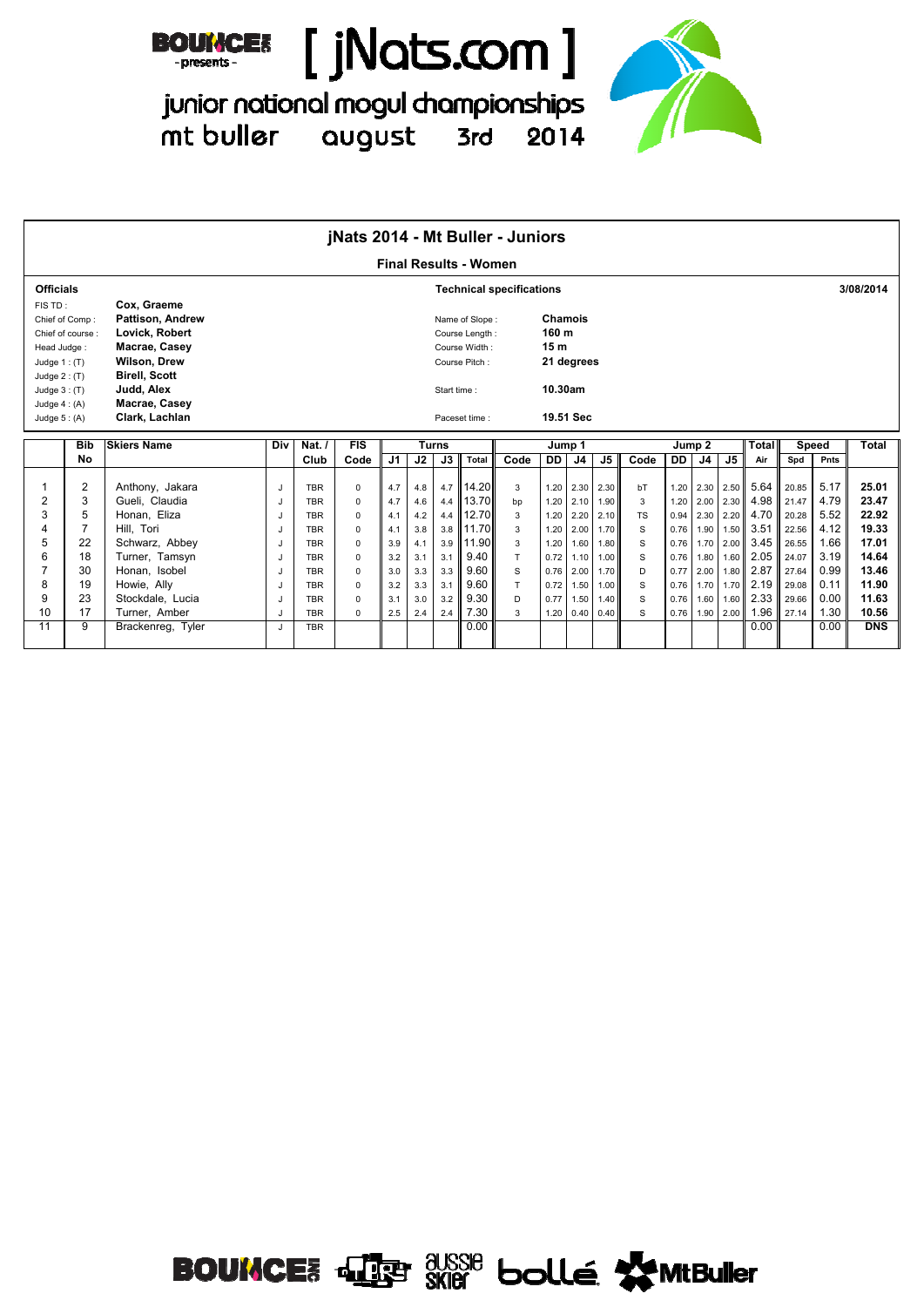



junior national mogul championships  $3rd$ mt buller august 2014



|                  |                  |                                        |     |                          | jNats 2014 - Mt Buller - Juniors |                |            |              |                |                                    |                 |                              |                |           |              |                   |               |              |                |              |                     |
|------------------|------------------|----------------------------------------|-----|--------------------------|----------------------------------|----------------|------------|--------------|----------------|------------------------------------|-----------------|------------------------------|----------------|-----------|--------------|-------------------|---------------|--------------|----------------|--------------|---------------------|
|                  |                  |                                        |     |                          |                                  |                |            |              |                | <b>Qualification Run 1 - Women</b> |                 |                              |                |           |              |                   |               |              |                |              |                     |
| <b>Officials</b> |                  |                                        |     |                          |                                  |                |            |              |                | <b>Technical specifications</b>    |                 |                              |                |           |              |                   |               |              |                |              | 3/08/2014           |
| FIS TD:          | Chief of Comp:   | Cox, Graeme<br><b>Pattison, Andrew</b> |     |                          |                                  |                |            |              | Name of Slope: |                                    | Chamois         |                              |                |           |              |                   |               |              |                |              |                     |
|                  | Chief of course: | Lovick, Robert                         |     |                          |                                  |                |            |              | Course Length: |                                    | 160 m           |                              |                |           |              |                   |               |              |                |              |                     |
| Head Judge:      |                  | Macrae, Casey                          |     |                          |                                  |                |            |              | Course Width:  |                                    | 15 <sub>m</sub> |                              |                |           |              |                   |               |              |                |              |                     |
| Judge $1:(T)$    |                  | <b>Wilson, Drew</b>                    |     |                          |                                  |                |            |              | Course Pitch:  |                                    | 21 degrees      |                              |                |           |              |                   |               |              |                |              |                     |
| Judge $2: (T)$   |                  | <b>Birell, Scott</b>                   |     |                          |                                  |                |            |              |                |                                    |                 |                              |                |           |              |                   |               |              |                |              |                     |
| Judge $3:(T)$    |                  | Judd. Alex                             |     |                          |                                  |                |            | Start time:  |                |                                    | 10.30am         |                              |                |           |              |                   |               |              |                |              |                     |
| Judge $4:(A)$    |                  | Macrae, Casey                          |     |                          |                                  |                |            |              |                |                                    |                 |                              |                |           |              |                   |               |              |                |              |                     |
| Judge $5:(A)$    |                  | Clark, Lachlan                         |     |                          |                                  |                |            |              | Paceset time:  |                                    | 19.51 Sec       |                              |                |           |              |                   |               |              |                |              |                     |
|                  | <b>Bib</b>       | <b>Skiers Name</b>                     | Div | Nat. $\sqrt{ }$          | <b>FIS</b>                       |                |            | <b>Turns</b> |                |                                    | Jump 1          |                              |                |           | Jump 2       |                   |               | <b>Total</b> |                | <b>Speed</b> | Total               |
|                  | No               |                                        |     | Club                     | Code                             | J <sub>1</sub> | J2         | J3           | Total          | Code                               | DD              | J <sub>4</sub>               | J <sub>5</sub> | Code      | DD           | J4                | $\mathsf{J}5$ | Air          | Spd            | Pnts         |                     |
|                  |                  |                                        |     |                          |                                  |                |            |              |                |                                    |                 |                              |                |           |              |                   |               |              |                |              |                     |
|                  | $\overline{2}$   |                                        |     |                          |                                  |                |            |              |                |                                    |                 |                              |                |           |              |                   |               |              |                |              |                     |
|                  |                  | Anthony, Jakara                        | J   | <b>TBR</b>               |                                  | 4.7            | 4.7        | 4.7          | 14.10          | 3                                  | 1.20            | 1.90 2.40                    |                | bT        |              | 1.20 2.20 2.50    |               | 5.40         | 20.72          | 5.25         | 24.75               |
| $\overline{2}$   | 3                | Gueli, Claudia                         | -J  | <b>TBR</b>               |                                  | 4.1            | 4.0        | 4.0          | 12.10          | bp                                 | 1.20            |                              | 2.00 1.70      | 3         | 1.20         |                   | 1.80 2.20     | 4.62         | 22.33          | 4.26         | 20.98               |
| 3                | 5                | Honan, Eliza                           | -J  | <b>TBR</b>               |                                  | 3.5            | 3.9        | 4.0          | 11.40          | 3                                  | 1.20            | 1.50                         | 1.60           | <b>TS</b> | 0.94         |                   | 1.70 1.70     | 3.46         | 21.63          | 4.69         | 19.55               |
| 4                |                  | Hill. Tori                             | J   | <b>TBR</b>               |                                  | 3.9            | 3.6        | 3.7          | 11.20          | 3                                  | 1.20            | 1.70 1.40                    |                | S         | 0.76         |                   | 1.60 2.00     | 3.23         | 23.14          | 3.76         | 18.19               |
| 5                | 22               | Schwarz, Abbey                         | IJ  | <b>TBR</b>               |                                  | 3.7            | 3.8        | 3.7          | 11.20          | 3                                  | 1.20            |                              | $1.10$ 1.30    | S         | 0.76         | 1.50 1.40         |               | 2.54         | 27.25          | 1.23         | 14.97               |
| 6                | 17<br>18         | Turner, Amber<br>Turner, Tamsyn        | J   | <b>TBR</b><br><b>TBR</b> |                                  | 2.9<br>3.4     | 3.2<br>3.3 | 3.0<br>3.4   | 9.10<br>10.10  | 3<br>T                             | 1.20<br>0.72    | $1.20$ 1.00<br>$1.10 \ 0.80$ |                | S<br>S    | 0.76<br>0.76 | 2.00 2.20<br>1.30 | 1.70          | 2.92<br>1.82 | 25.07<br>26.20 | 2.58<br>1.88 | 14.60<br>13.80      |
| 8                | 30               | Honan, Isobel                          | J   | <b>TBR</b>               |                                  | 3.1            | 3.0        | 2.9          | 9.00           | S                                  | 0.76            |                              | 1.60 1.80      | D         |              | 0.77 0.50 0.80    |               | 1.79         | 26.41          | 1.75         | 12.54               |
| 9                | 19               | Howie, Ally                            | J   | <b>TBR</b>               |                                  | 3.1            | 3.1        | 3.1          | 9.30           | T.                                 | 0.72            | $1.00$ $1.00$                |                | S         |              | 0.76 1.50 1.30    |               | 1.78         | 29.07          | 0.11         | 11.19               |
| 10<br>11         | 23<br>9          | Stockdale, Lucia                       | IJ  | <b>TBR</b>               |                                  | 2.9            | 3.0        | 2.9          | 8.80<br>0.00   | D                                  | 0.77            | $1.20$ 1.10                  |                | S         | 0.76         | 1.00              | 1.20          | 1.72<br>0.00 | 30.66          | 0.00<br>0.00 | 10.52<br><b>DNS</b> |

**BOUNCE:** 41 SKIG bolle WMtBuller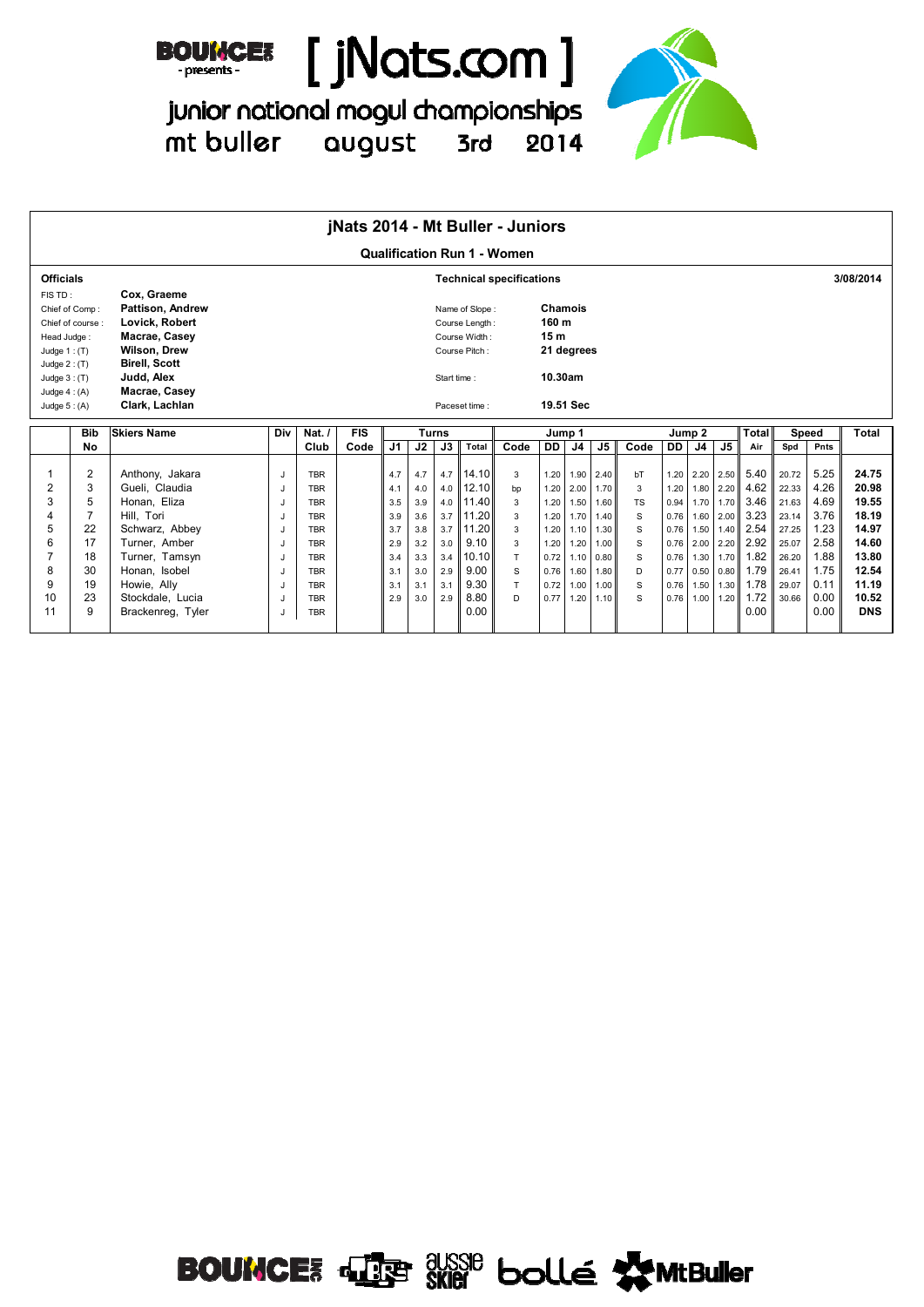



junior national mogul championships mt buller august 3rd 2014



|                                                                                                |                                    |                                                                                                                                                                           |              |            | jNats 2014 - Mt Buller - Juniors |     |     |              |                                                                    |                                 |                                                                   |                |               |      |      |                |                |       |       |      |           |
|------------------------------------------------------------------------------------------------|------------------------------------|---------------------------------------------------------------------------------------------------------------------------------------------------------------------------|--------------|------------|----------------------------------|-----|-----|--------------|--------------------------------------------------------------------|---------------------------------|-------------------------------------------------------------------|----------------|---------------|------|------|----------------|----------------|-------|-------|------|-----------|
|                                                                                                |                                    |                                                                                                                                                                           |              |            |                                  |     |     |              | <b>Final Results - Men</b>                                         |                                 |                                                                   |                |               |      |      |                |                |       |       |      |           |
| <b>Officials</b>                                                                               |                                    |                                                                                                                                                                           |              |            |                                  |     |     |              |                                                                    | <b>Technical specifications</b> |                                                                   |                |               |      |      |                |                |       |       |      | 3/08/2014 |
| FIS TD:<br>Head Judge:<br>Judge $1:$ (T)<br>Judge $2: (T)$<br>Judge $3:$ (T)<br>Judge $4: (A)$ | Chief of Comp:<br>Chief of course: | Cox, Graeme<br><b>Pattison. Andrew</b><br>Lovick, Robert<br>Macrae, Casey<br><b>Wilson, Drew</b><br><b>Birell, Scott</b><br>Judd, Alex<br>Macrae, Casey<br>Clark, Lachlan |              |            |                                  |     |     | Start time:  | Name of Slope:<br>Course Length:<br>Course Width:<br>Course Pitch: |                                 | <b>Chamois</b><br>160 m<br>15 <sub>m</sub><br>10.30am<br>18.5 Sec | 21 degrees     |               |      |      |                |                |       |       |      |           |
| Judge $5: (A)$                                                                                 |                                    |                                                                                                                                                                           |              |            |                                  |     |     |              | Paceset time:                                                      |                                 |                                                                   |                |               |      |      |                |                |       |       |      |           |
|                                                                                                | <b>Bib</b>                         | <b>Skiers Name</b>                                                                                                                                                        | Div          | Nat.       | FIS                              |     |     | <b>Turns</b> |                                                                    |                                 |                                                                   | Jump 1         |               |      |      | Jump 2         |                | Total | Speed |      | Total     |
|                                                                                                | No                                 |                                                                                                                                                                           |              | Club       | Code                             | J1  | J2  | J3           | Total                                                              | Code                            | DD                                                                | J <sub>4</sub> | $\mathsf{J}5$ | Code | DD   | J <sub>4</sub> | J <sub>5</sub> | Air   | Spd   | Pnts |           |
| 1                                                                                              | 1                                  | Cronin-Guss, Angus                                                                                                                                                        | J            | <b>TBR</b> | $\Omega$                         | 4.4 | 4.2 | 4.4          | 13.00                                                              | bp                              | 1.05                                                              | 2.10           | 2.10          | 7oAp | 1.24 | 1.90           | 2.20           | 4.75  | 19.26 | 5.50 | 23.25     |
| $\overline{2}$                                                                                 | 25                                 | Bernard. Max                                                                                                                                                              | J            | <b>TBR</b> | $\Omega$                         | 4.5 | 4.5 | 4.6          | 13.60                                                              | 3p                              | 1.05                                                              | 2.00           | 2.00          | bPpg | 1.13 | 2.30           | 2.00           | 4.53  | 19.87 | 5.11 | 23.24     |
| 3                                                                                              | 6                                  | Walker, Daniel                                                                                                                                                            | J            | <b>TBR</b> | $\Omega$                         | 4.5 | 4.4 | 4.5          | 13.40                                                              | 3                               | 1.05                                                              | 2.00           | 2.30          | bL   | 1.05 | 2.20           | 2.40           | 4.67  | 20.10 | 4.96 | 23.03     |
| 4                                                                                              | 77                                 | Plummer, Banjo                                                                                                                                                            | J            | <b>TBR</b> | $\Omega$                         | 4.1 | 4.1 | 4.2          | 12.40                                                              | 3                               | 1.05                                                              | 2.10           | 2.20          | bL   | 1.05 | 1.90           | 2.20           | 4.41  | 20.34 | 4.80 | 21.61     |
| 5                                                                                              | 4                                  | Comben. Jackson                                                                                                                                                           | J            | <b>TBR</b> | $\Omega$                         | 4.0 | 3.9 | 4.2          | 12.10                                                              | 3                               | 1.05                                                              | 1.80           | 2.10          | bT   | 1.05 | 2.20           | 1.90           | 4.20  | 20.20 | 4.89 | 21.19     |
| 6                                                                                              | 10                                 | Anthony, Matt                                                                                                                                                             | J            | <b>TBR</b> | $\Omega$                         | 3.9 | 4.0 | 4.2          | 12.10                                                              | <b>TS</b>                       | 0.79                                                              | 1.80           | 1.70          | 3    | 1.05 | 2.00           | 1.80           | 3.38  | 20.79 | 4.51 | 19.99     |
| 7                                                                                              | 8                                  | LeDeux. Louis                                                                                                                                                             | J            | <b>TBR</b> | $\mathbf 0$                      | 2.9 | 3.0 | 3.1          | 9.00                                                               | bPp                             | 1.05                                                              | 1.70           | 1.60          | fT   | 1.10 | 2.20           | 2.10           | 4.10  | 22.23 | 3.58 | 16.68     |
| 8                                                                                              | 66                                 | Monk, Hugo                                                                                                                                                                | J            | <b>TBR</b> | $\Omega$                         | 3.2 | 3.1 | 3.4          | 9.70                                                               | <b>TS</b>                       | 0.79                                                              | 1.70           | 1.90          | 3    | 1.05 | 1.50           | 1.20           | 2.84  | 23.82 | 2.54 | 15.08     |
| 9                                                                                              | 50                                 | Bowker, Flynn                                                                                                                                                             | J            | <b>TBR</b> | $\Omega$                         | 2.8 | 3.1 | 3.0          | 8.90                                                               | M                               | 0.61                                                              | 1.60           | 1.80          | 3    | 1.05 | 1.60           | 1.70           | 2.77  | 26.27 | 0.96 | 12.63     |
| 10                                                                                             | 14                                 | Ashkanasy, Ben                                                                                                                                                            | J            | <b>TBR</b> | $\Omega$                         | 1.7 | 1.5 | 1.9          | 5.10                                                               | 3                               | 1.05                                                              | 0.60           | 0.90          | bp   | 1.05 | 1.20           | 1.50           | 2.21  | 23.58 | 2.70 | 10.01     |
| 11                                                                                             | 20                                 | Abbott. Daniel                                                                                                                                                            | J            | <b>SSX</b> |                                  | 2.7 | 2.7 | 2.6          | 8.00                                                               | S                               | 0.61                                                              | 1.40           | 1.00          | 3    | 1.05 | 1.50           | 1.10           | 2.10  | 26.63 | 0.72 | 10.82     |
| 12                                                                                             | 15                                 | Brill, Joshua                                                                                                                                                             | J            | <b>TBR</b> |                                  | 2.5 | 3.0 | 2.8          | 8.30                                                               | T                               | 0.57                                                              | 0.90           | 0.90          | 3    | 1.05 | 1.10           | 1.00           | 1.62  | 26.84 | 0.59 | 10.51     |
| 13                                                                                             | 46                                 | Fergus, Jack                                                                                                                                                              | J            | <b>TBR</b> |                                  | 2.4 | 2.4 | 2.6          | 7.40                                                               | 3                               | 1.05                                                              | 1.50           | 1.00          | T    | 0.57 | 1.10           | 0.70           | 1.83  | 26.17 | 1.02 | 10.25     |
| 14                                                                                             | 35                                 | Backwell, Will                                                                                                                                                            | $\mathbf{J}$ | <b>TBR</b> |                                  | 2.1 | 2.1 | 2.5          | 6.70                                                               | S                               | 0.61                                                              | 2.00           | 2.10          | 3    | 1.05 | 0.70           | 0.90           | 2.09  | 28.29 | 0.00 | 8.79      |